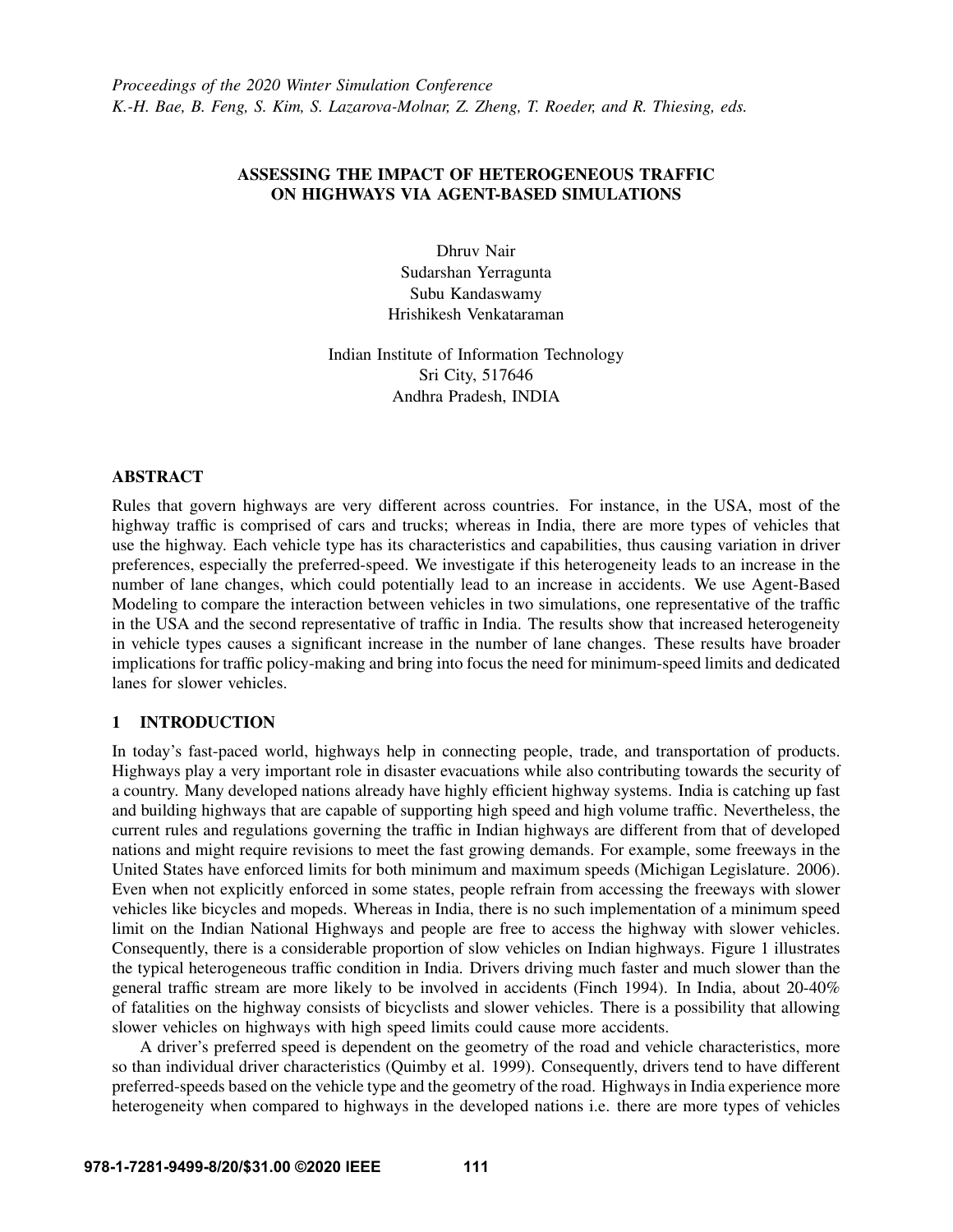on Indian highways in comparison to developed nations. This heterogeneity would in turn result in more differences in preferred speeds among drivers. The primary objective of this study is to explore the risks of higher heterogeneity in highway traffic. Through our simulations, we show that higher heterogeneity increases the number of lane changes drastically. It is known that lane changing is one of the primary causes of traffic oscillation and accidents. Taken together, this indicates that increase in heterogeneity could indirectly lead to more accidents and therefore, less safer conditions for highways.



Figure 1: Highways in India [\(Kumar 2018\)](#page-10-3).

<span id="page-1-0"></span>Previous studies investigated the safety effects of differential speed limits on highways [\(Garber et al.](#page-10-4) [2003\)](#page-10-4) and compared various strategies for differential speed limits [\(Ghods et al. 2012\)](#page-10-5). [Wilmot and Khanal](#page-11-0) [\(1999\)](#page-11-0) analyzed driver behavior in adhering to posted speed limits. More recently, [Raju et al. \(2019\)](#page-10-6) and [Asaithambi et al. \(2018\)](#page-10-7) studied vehicle following behaviour in heterogeneous traffic conditions in India and compared the trajectory data to validate various car following models. But, to our knowledge, there have been no studies which explores the safety implications of heterogeneous traffic in Indian Highways.

Several Transportation research studies have used Agent-based modeling for microscopic traffic simulations and to study emergent phenomenon [\(Ghods et al. 2012;](#page-10-5) [Nguyen et al. 2014;](#page-10-8) [Lansdowne 2006\)](#page-10-9). ABM allows simulation of driver behavior according to a predefined set of rules. NetLogo [\(Wilensky, U](#page-11-1) [1999\)](#page-11-1), TRANSIMS [\(Smith et al. 1995\)](#page-11-2), and MATSim [\(Axhausen et al. 2016\)](#page-10-10) are some of the widely used agent-based modeling platforms for traffic simulation. In this study, we use NetLogo [\(Wilensky, U](#page-11-1) [1999\)](#page-11-1), which has been used successfully in several traffic simulation studies [\(Schindler 2013;](#page-10-11) [Lansdowne](#page-10-9) [2006\)](#page-10-9). [Schindler \(2013\)](#page-10-11) used NetLogo to run microscopic simulations using data from traffic studies to propose with a frugal adaptive cruise control strategy for autonomous traffic-jam clearance. [Lansdowne](#page-10-9) [\(2006\)](#page-10-9) designed a detailed traffic simulator using NetLogo. He analyzed the effect on traffic congestion when various different lanes of traffic are introduced using lane-changing, sources, sinks and traffic lights. We have implemented the Intelligent-Driver Model(IDM) [\(Treiber et al. 2000\)](#page-11-3) for car-following and Minimizing Overall Braking Induced By Lane change(MOBIL) [\(Kesting et al. 2007\)](#page-10-12) for lane-change decisions in NetLogo. Additionally, we incorporated a method to simulate estimation errors from the Human Driver Model(HDM) [\(Treiber et al. 2006\)](#page-11-4). Finally, we took the idea of level-of-service from the Intelligent Driver Model with Memory(IDMM) [\(Treiber and Helbing 2003\)](#page-11-5) and have used it to calibrate MOBIL, to simulate the effects of driver frustration in lane changing decisions.

The remainder of the paper is structured as follows: First, we present the components of the model. Second, we look at the NetLogo platform and the details of our model implementation. Third, we present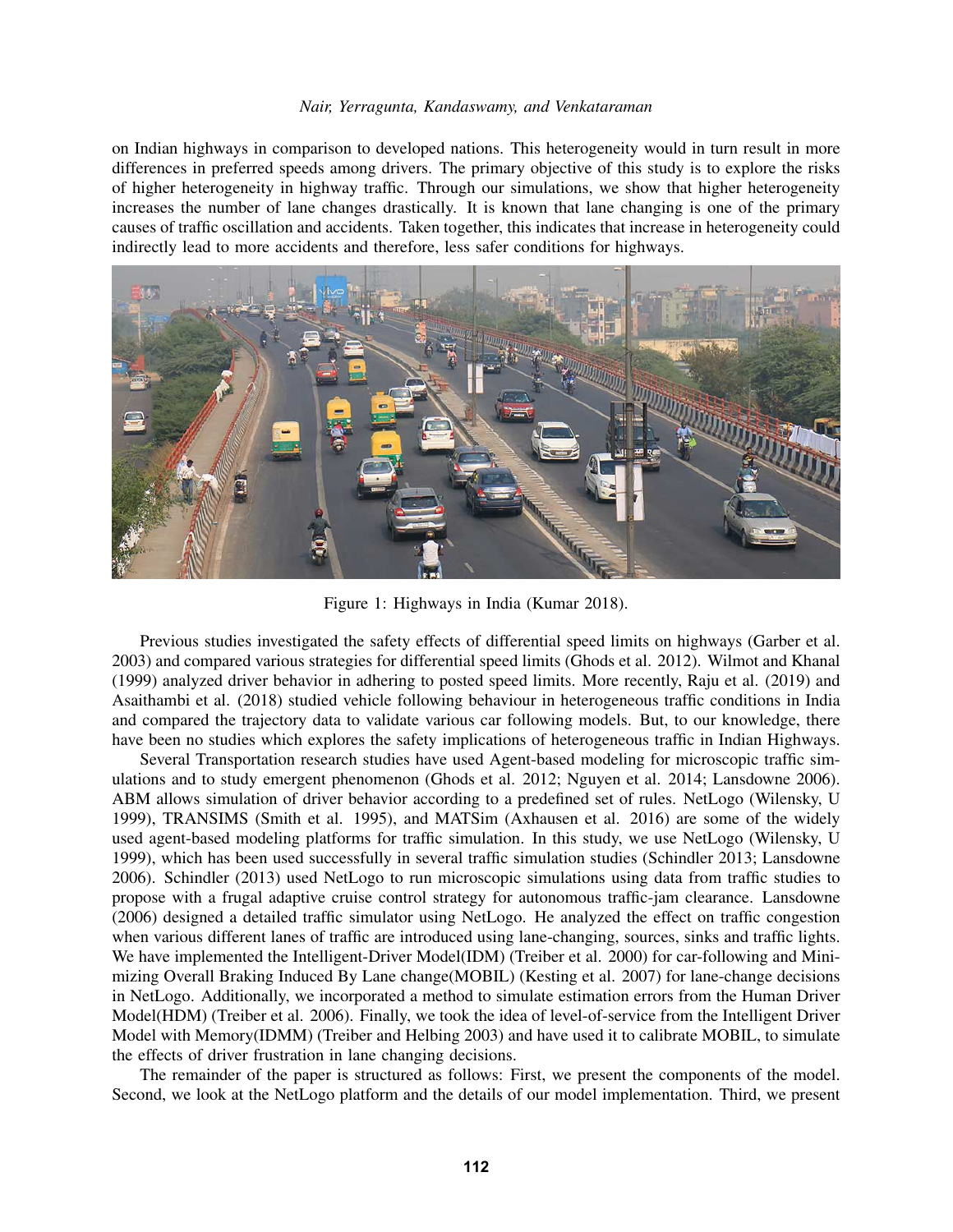and analyse the results of our simulations, and discuss the implications. Finally, we present our conclusions along with our plans for future work.

# 2 MODELING DRIVER BEHAVIOR

We model human driving behavior on a one-way road section of a two lane highway. Our model consists of multiple vehicular agents interacting with each other. When modeling driver behavior, we need to consider car-following dynamics and lane-change decisions. Moreover, to understand the causes that could lead to accidents, the model should incorporate a mechanism to simulate human imperfections in estimating distance and speed. Furthermore, humans have emotions that play an important role in their behaviour and any accurate model of human driver should incorporate this. Thus, our model consists of 4 major components:

- 1. Intelligent Driver Model(IDM) [\(Treiber et al. 2000\)](#page-11-3) as the car-following model.
- 2. Minimizing Overall Braking Induced By Lane change(MOBIL) [\(Kesting et al. 2007\)](#page-10-12) as the lane-changing model.
- 3. Human Driver Model (HDM) [\(Treiber et al. 2006\)](#page-11-4) to simulate the imperfect estimations of human drivers.
- 4. An adaptation of the **Intelligent Driver Model with memory (IDMM)** [\(Treiber and Helbing 2003\)](#page-11-5) on MOBIL to simulate the non-instantaneous adaptation of the driving behaviour towards making lane-change decisions.

In what follows are summaries of the components along with the description of our model implementation.

### 2.1 Car-following Model

Intelligent Driver Model (IDM) [\(Treiber et al. 2000\)](#page-11-3) allows the simulation of human car following behavior. IDM is able to reproduce all essential traffic phenomena observed on highways. [Raju et al. \(2019\)](#page-10-6) found that IDM resembles Indian traffic behavior reasonably well, especially under mixed traffic conditions. Furthermore, IDM features a small number of parameters which are easy to interpret and therefore allow for a intuitive characterization of different driver-vehicle classes (e.g., cars and trucks) and heterogeneous driving behavior. IDM sets the acceleration *a* equal to the free-flow acceleration for reaching the preferred speed  $v_0$ , subtracting a braking-term which increases proportionally based on the current distance *s* to the preceding vehicle. The acceleration decreases as *s* becomes smaller than the desired-distance  $s^*(v, \Delta v)$ . The acceleration of each vehicle is computed based on the following equation.

$$
a = a_{\max} \left( 1 - \left(\frac{v}{v_0}\right)^4 - \left(\frac{s^*(v, \Delta v)}{s}\right)^2 \right)
$$

where  $a_{\text{max}}$  is the maximum possible acceleration of the vehicle, *v* is the speed of the vehicle,  $v_0$  is the preferred speed of the driver,  $s^*(v, \Delta v)$  is the distance the driver would like to maintain with the preceding vehicle, and *s* is the distance of the vehicle from the preceding vehicle.The desired distance *s* <sup>∗</sup> of each vehicle is based on the following equation.

<span id="page-2-0"></span>
$$
s^*(v, \Delta v) = s_0 + vT + \frac{v\Delta v}{2\sqrt{a_{\text{max}}b}}
$$
 (1)

where  $s_0$  is the minimum allowed distance between vehicles,  $\Delta v$  is the speed difference to the preceding vehicle, *b* is the comfortable deceleration of the driver, and *T* is the safe time headway. Thus, using IDM we can easily simulate car-following behavior of different vehicle classes and different driver preferences by calibrating the five model parameters: maximum acceleration( $a_{\text{max}}$ ), the safe time gap(*T*), the comfortable deceleration(*b*), the preferred speed( $v_0$ ), and the minimum jam distance( $s_0$ ).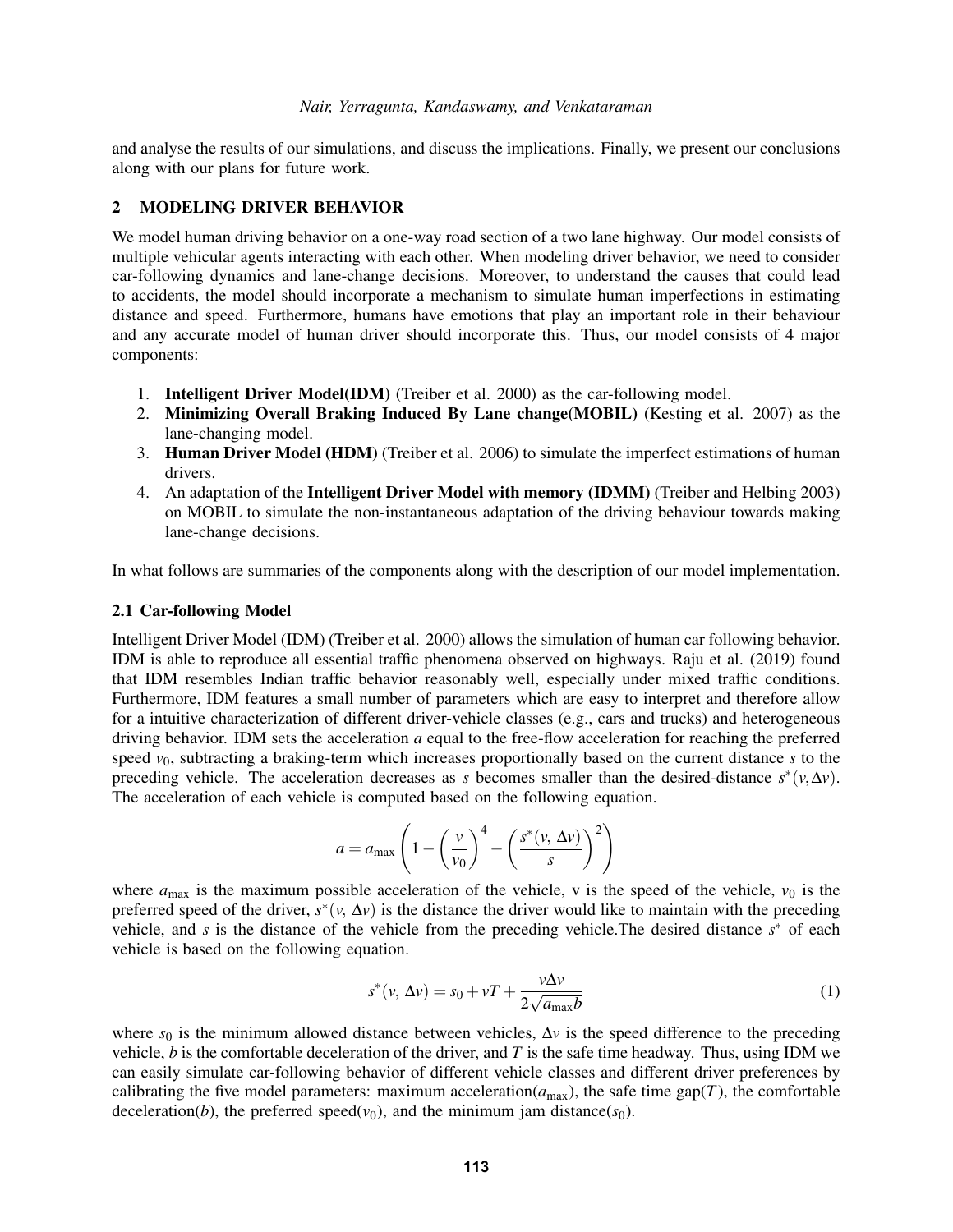### 2.2 Lane Changing Model

Minimizing Overall Braking Induced By Lane change (MOBIL) [\(Kesting et al. 2007\)](#page-10-12) is a lane change decision model which works alongside a wide class of car following models including IDM. In MOBIL, the decision to change lanes is derived based on the utility of being in a lane and the associated risks of a lane change. MOBIL incorporates the utility and risks via two criteria to decide whether to change lanes a safety criterion and an incentive criterion. To change the lane, both must be satisfied. The safety criterion assures that the potential new follower does not have to brake too abruptly. In mathematical terms: if  $\tilde{a}_n \ge -b_{\text{safe}}$ , where  $\tilde{a}_n$  is the acceleration of the new follower after changing the lane and  $b_{\text{safe}}$  is the critical deceleration. The incentive criterion assures that the lane change is actually beneficial, using a utility measure. The utility is measured using the changes in accelerations of the vehicle, the new follower, and the old follower as shown in the following equation.

$$
\tilde{a}_v - a_v + p(\tilde{a}_n - a_n + \tilde{a}_o - a_o) \geq \Delta a_{\text{th}}
$$

where  $a_v$ ,  $a_n$ , and  $a_o$  are the current accelerations of the vehicle, the new follower, and the old follower respectively and  $\tilde{a}_\nu$ ,  $\tilde{a}_n$ , and  $\tilde{a}_o$  are the anticipated future accelerations of the vehicle, the new follower, and the old follower respectively. The decision to change lane is made once the utility measure exceeds the threshold parameter ∆*a*th. The politeness of the driver is denoted using the second model parameter *p* which ranges between 0 and 1. *p* regulates the degree to which the driver considers the gains and losses of other drivers. When *p* is closer to 0, it signifies the driver having an egoistic lane change behavior and not considering the effect of his decision to change lanes on other drivers. When *p* is closer to 1, it signifies a very polite driver who is considerate of the consequences of his lane-changing decision on other drivers, more so than his own gains.

### 2.3 Human Driver Model

Humans make systematic errors while estimating speeds of other vehicles and distance between vehicles [\(Schmidt and Tiffin 1969;](#page-10-13) [Gordon and Mast 1970\)](#page-10-14). To simulate this, we introduced human imperfections into our model as described in the Human Driver Model (HDM) [\(Treiber et al. 2006\)](#page-11-4). Humans can not perform an indefinite number of decisions per unit of time. Hence, at every time step ∆*t*, the drivers observe the traffic and make a decision whether to accelerate or slow down. This acceleration value would remain constant for the next interval ∆*t*. For our experiment, ∆*t* is equal to one tick, which was roughly equal to the tenth of a second. There are two types of estimation errors : an error in calculating the distance between vehicles, and the other in approximating the differences in speed. The estimated distance was calculated using the following equation.

$$
s^{\text{est}}(t) = s(t) \exp(V_s w(t))
$$

where  $s^{\text{est}}$  is the driver's estimation of distance from preceding vehicle,  $s(t)$  is the actual distance from preceding vehicle, and *V<sup>s</sup>* is the distance error constant. The estimated speed difference was calculated using the following equation.

$$
v^{\text{est}}(t) = \Delta v(t) + s(t)r_c w(t)
$$

where  $v^{\text{est}}$  is the driver's estimation of speed difference to the preceding vehicle,  $\Delta v(t)$  it the actual speed difference to the preceding vehicle, and  $r_c$  is the estimation error constant.  $w(t)$  is a stochastic variable following a Wiener process of variance 1 with correlation time  $\tau$ . HDM uses independent Wiener processes for distance and time estimation. Whereas, in our implementation, for simplicity, we use the same Wiener process for both. The Wiener process is implemented using the approximations, as shown in the following equation.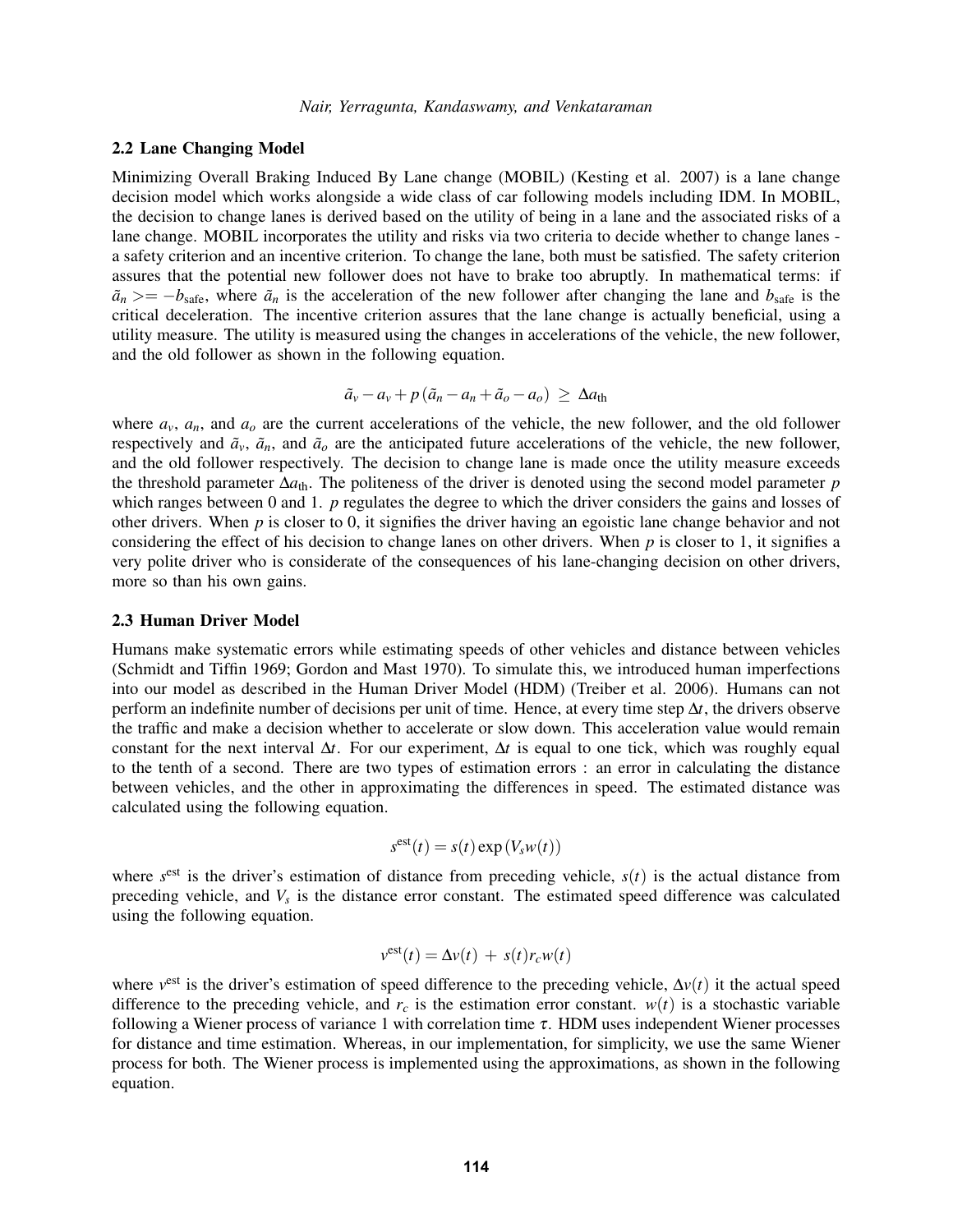$$
w(t) = e^{-\Delta t/\tau} w(t - \Delta t) + N(0, 1) \sqrt{\frac{2\Delta t}{\tau}}
$$

where  $N(0,1)$  is the normal random variable with mean equal to 0 and variance equal to 1. HDM augments basic physics oriented traffic model with (i) finite reaction times, (ii) estimation errors, (iii) spatial anticipation, and (iv) temporal anticipation. For sake of simplicity, in our microscopic simulation, we have only incorporated estimation errors using the equations shown above.

# 2.4 Driver Adaptation Model

Intelligent Driver Model with memory (IDMM) [\(Treiber and Helbing 2003\)](#page-11-5) models a memory effect in drivers using a level of service parameter  $\lambda(t)$ . It simulates the changes in model parameters like safe time headway $(T)$ , demonstrating the "frustration effect" caused due to congested traffic. For instance, it was observed in Netherlands that the average safe time headway $(T)$  increased with congestion [\(Treiber](#page-11-5) [and Helbing 2003\)](#page-11-5). This effect occurs due to inability to drive at preferred speeds. The level of service parameter  $\lambda(t)$  is the exponential moving average of the ratio of speed(*v*) to preferred speed(*v*<sub>0</sub>). IDMM uses a continuous form of exponential moving average to vary the level of service parameter. Changes in safe time headway (*T*) are discussed as a function of the level of service parameter. The level of service parameter can also be used to vary other IDM parameters like preferred-speed( $v_0$ ), max-acceleration( $a_{\text{max}}$ ), and comfortable-deceleration(*b*). We take inspiration from IDMM and use  $\lambda(t)$  to vary the politeness from MOBIL. As our model is discrete, we use the discrete form of exponential moving average to compute  $\lambda(t)$  [\(Hunter 1986\)](#page-10-15). The politeness parameter (*p*) was calculated using minimum politeness( $p_{\text{min}} = 0$ ), maximum politeness( $p_{\text{max}} = 1$ ), and the level of service parameter  $\lambda(t)$ . The following equation was used to compute politeness with time.

$$
p(t) = (\lambda(t) * p_{\max}) + ((1 - \lambda(t)) * p_{\min})
$$

The level of service parameter  $\lambda(t)$  is a function of the discrete form of Exponential Weighted Moving Average(EWMA)[\(Hunter 1986\)](#page-10-15) of the ratio of speed to preferred speed. The level of service parameter at time *t* was calculated using the following equation.

$$
\lambda(t) = \left(\alpha * \left(\frac{v}{v_0}\right)\right) + \left((1-\alpha) * \lambda(t-1)\right)
$$

Here,  $\alpha$  is the weighting factor. It determines the contribution of older politeness values. As the minimum and maximum politeness were 0 and 1 respectively, the politeness parameter (*p*) became equal to the level of service parameter  $\lambda(t)$ . Note that the level of service parameter in our model is not used to vary any of the IDM parameters in this model as that IDM does not contribute much towards inter vehicular interaction, which is the focus of this paper.

# 3 MODEL IMPLEMENTATION

NetLogo consists of 3 types of agents - Turtles, Links, and Patches. Out of these, we only use turtles and patches for our simulation. Turtles are free agents. They have a defined shape, size and can move freely. Turtles can have different properties by being classified using breeds. Patches are stationary agents. Patches can be of different colors, but all patches will have the same size. Time in NetLogo is measured in terms of ticks. We use patches to set up the lanes and to measure distances.

In our simulation, each vehicular agent is a turtle. Their shape and characteristics, such as speed and acceleration, depend on the type of vehicle. The vehicle types include cars, trucks, buses, and motorbikes. For the behavior of the vehicular agents, we have implemented the car-following model IDM, the lanechanging model MOBIL, imperfect estimations from HDM, and a memory effect similar to IDMM, as described in the previous sections.The model parameters for each vehicle type can be controlled via the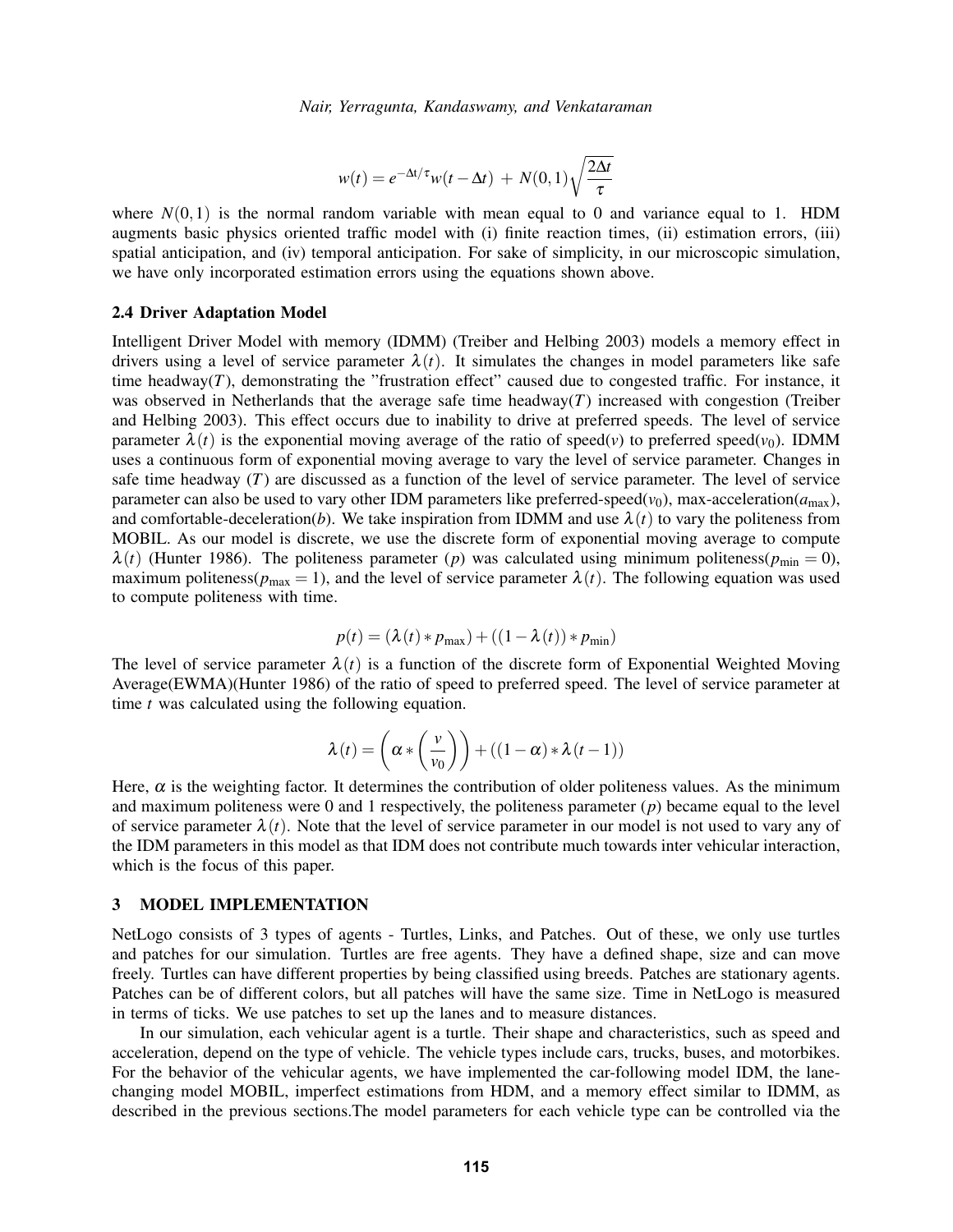NetLogo interface shown in Figure [2.](#page-5-0) The interface consists of a *view*, *sliders*, *buttons* and a *drop-down*. The parameters are as follows:

- 1. **[vehicle]-max-acceleration**( $a_{\text{max}}$ ): Acceleration of a vehicle. It is measured in *patches/tick*<sup>2</sup>.
- 2. [vehicle]-comfortable-deceleration(*b*): Deceleration most vehicles follow for that vehicle type. It is measured in *patches*/*tick*<sup>2</sup> .
- 3. **[vehicle]-max-deceleration**( $b_{\text{safe}}$ ): The maximum deceleration a vehicle type can have. It is measured in *patches*/*tick*<sup>2</sup> .
- 4. **[vehicle]-preferred-speed**( $v_0$ ): The preferred speed of the vehicle type. It is measured in *patches/tick*.

Other parameters, which are common for all vehicle types are as follows:

- 1. **lane-change-threshold**( $\Delta a_{\text{th}}$ ): The threshold of acceleration benefit at which a vehicle changes lanes.
- 2. weighting-factor( $\alpha$ ): The contribution of past politeness towards current politeness.
- 3. estimation-error $(r_c)$ : Average estimation of the time to collision.
- 4. **distance-error** $(V_s)$ : Variation co-efficient of the distance estimate.



<span id="page-5-0"></span>Figure 2: NetLogo model interface.

The NetLogo Traffic 2 Lanes model [\(Wilensky, U., and N. Payette. 1998\)](#page-11-6), which can be found in the NetLogo models library, is free for use and provided the basic design for the environment of the model. When the model is initialized, patches are assigned as lanes, grass and intermediary patches between lanes that show the dividing line. For spawning, each vehicle had it's own probability based on traffic compositions.

### 3.1 Simulating Traffic Flow

The view in our simulation is analogous to a camera set in the sky to observe a stretch of a highway, where the traffic moves from left to right. So, in the simulation, when an agent is spawned at the right edge, it represents a vehicle coming into the view of the camera. Likewise, when an agent reaches the left edge, it is removed, representing the vehicle moving out of the camera view. Accordingly, the spawning (initial) speed of the vehicular agent should be representative of the speed of a vehicle entering the view of the camera in the real world. Our implementation for spawning an vehicular agent takes these factors into consideration. Vehicles are spawned only if there are no vehicles in the first two patches of each row. If the first two patches of a particular lane have no vehicles, a vehicle will try to spawn based on the vehicle's spawn-probability. Preferably, the speed of the vehicle is set such that there is no sudden braking,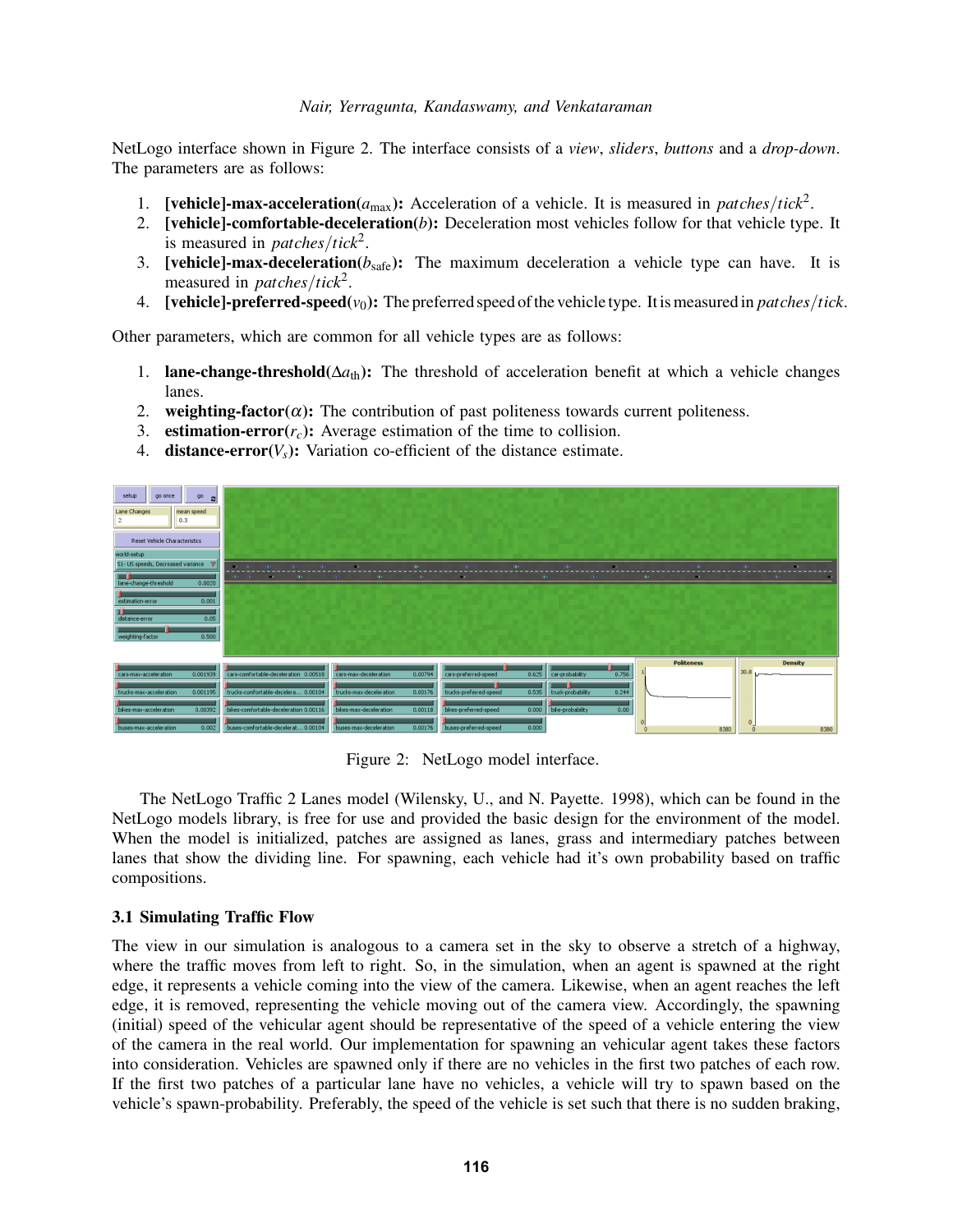to simulate freely moving traffic. We use the distance between the spawned vehicle and the preceding vehicle, to compute *comfortable speed*( $v_c$ ). The speed is computed by reversing Equation [\(1\)](#page-2-0) and setting the desired distance  $s^*(v, \Delta v)$  equal to *s*, the current distance. Thereby, the comfortable speed guarantees that a vehicle does not go through sudden drastic deceleration after spawning, as the distance between itself and the preceding vehicle is already at a comfortable range. The following equation is used to calculate the comfortable speed. Note that all the parameters in this equation are from IDM.

$$
v_c = \frac{v_{\text{front}} - 2T\sqrt{a_{\text{max}}b} + \sqrt{(2T\sqrt{a_{\text{max}}b} - v_{\text{front}})^2 - 8(s - s_0)\sqrt{a_{\text{max}}b}}}{2}
$$

where  $v_{front}$  is the speed of the preceding vehicle and s is the distance from the preceding vehicle. The stretch of road in the vision of the camera was 121 patches wide, each lane was one patch wide and each vehicle was one patch long.

According to NHTSA(National Highway Traffic Safety Association), rear-end collisions account for approximately 30% of all crashes; Out of which distracted drivers caused 87 percent of rear-end collisions [\(Lee et al. 2007\)](#page-10-16). This served as an inspiration to focus on read-end collisions. A rear-end collision is detected when two vehicles collide i.e. the agents have their x or y coordinate within 1 patch of each other. After a collision, a vehicle turns into a crashed vehicle and is removed from the model after 3 ticks.

NetLogo does not enforce an order in which turtles are updated. The turtles are updated in a random order. But for synchronicity, vehicles need to be updated in a specific order. As the vehicles in our model move from left to right, we implemented a procedure to update the agents in the order from right to left to ensure synchronicity of the model. For model simplicity, we made the following assumptions:

- 1. All vehicular agents of the same type have the same characteristics (such as preferred speed and acceleration) to reduce unwanted randomness that could affect the results. The values used for each type of vehicle are shown in Tables [1,](#page-7-0) [2,](#page-7-1) [3](#page-7-2) and [4.](#page-7-3)
- 2. The acceleration characteristics of buses are the same as trucks, as shown in Table [2,](#page-7-1) because of similar engine characteristics in India.
- 3. All vehicles have the same patience and error characteristics, as shown in Table [6,](#page-7-4) irrespective of the vehicle type.
- 4. All vehicles have the same size as we are not interested in the contribution of vehicle dimensions in accidents at this point of time.
- 5. Vehicles instantaneously change lanes, eliminating the occurrences of sideways collisions. Similar assumptions were made by multiple studies [\(Schindler 2013;](#page-10-11) [Kesting et al. 2007\)](#page-10-12).

# 4 EXPERIMENTS AND ANALYSIS

# 4.1 Experiment 1

Our goal was to compare the highway conditions in developed nations, with less heterogeneous traffic, to developing nations with more heterogeneity. For experiment-1, we consider USA highways as a representative example of developed nations and India as the example for developing nations.

Setup 1 simulates the highway condition in USA. Here, the speed limits of Michigan Urban Interstates from [Governors Highway Safety Association \(2018\)](#page-10-17) is used as the preferred-speed parameters. We use acceleration values from [Yang et al. \(2015\).](#page-11-7) The traffic composition for this setup is taken from [Hallenbeck](#page-10-18) [et al. \(1997\).](#page-10-18) According to Pew research findings, 88% of U.S households own a car where only 14% own a motorcycle [\(Poushter, J 2010\)](#page-10-19). Also, as shown in [Hallenbeck et al. \(1997\),](#page-10-18) the percentage of motorcycles on US highways is 0.2%. Hence, we ignore motorcycles for this setup, because of the low probability. We do not consider buses in setup-1 for a similar reason. The only types of vehicles considered for this setup are cars and trucks, because of their significant presence.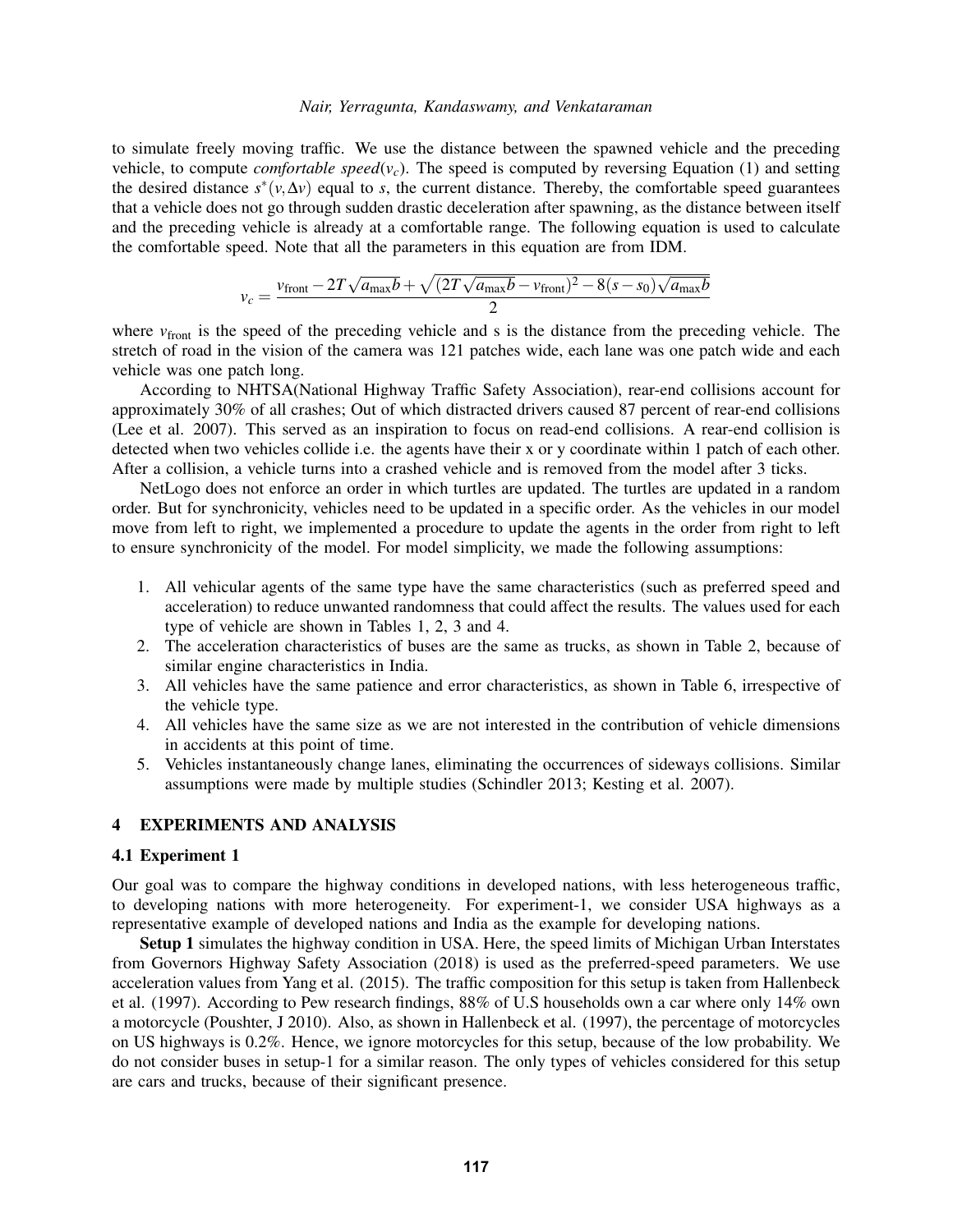Setup 2 simulates the condition in India. We use the speed parameters from a spot speed survey conducted in Ludhiana, Punjab, India [\(Naidu 2018\)](#page-10-20). We use acceleration values from [Bokare and Maurya](#page-10-21) [\(2017\).](#page-10-21) The types of vehicles simulated are cars, trucks, motorbikes, and buses. The composition for this setup is taken from [Jain et al. \(2011\).](#page-10-22)

All speed and accelerations values were converted into  $m/s$  and  $m/s<sup>2</sup>$ . In the simulation, 1 patch equals 5 meters and 1 tick corresponds to 0.1 seconds. The values were scaled appropriately and shown in Tables [1,](#page-7-0) [2,](#page-7-1) [3](#page-7-2) and [4.](#page-7-3) Table [5](#page-7-5) shows the vehicle composition used for each setup. Other values used in the model were scaled down and are shown in Table [6.](#page-7-4)

Table 1: Acceleration conversions from [Yang et al. \(2015\)](#page-11-7) for Setup 1.

<span id="page-7-0"></span>

| Vehicle |               | <b>Reported</b> $(m/s^2)$ <b>Scaled</b> (patches/tick <sup>2</sup> ) |
|---------|---------------|----------------------------------------------------------------------|
| Car     | 0.97          | 0.001939                                                             |
| Truck   | $0.6^{\circ}$ | 0.001195                                                             |

| Table 2: Acceleration conversions from Bokare and Maurya (2017) for Setup 2. |  |  |  |  |  |
|------------------------------------------------------------------------------|--|--|--|--|--|
|------------------------------------------------------------------------------|--|--|--|--|--|

<span id="page-7-1"></span>

| Vehicle   | <b>Reported</b> $(m/s^2)$ | <b>Scaled</b> ( <i>patches/tick</i> <sup>2</sup> ) |
|-----------|---------------------------|----------------------------------------------------|
| Car       | 2 24                      | 0.00448                                            |
| Truck     | 0.87                      | 0.00174                                            |
| Motorbike | 1.96                      | 0.00392                                            |

<span id="page-7-2"></span>Table 3: Speed conversions from [Governors Highway Safety Association 2018](#page-10-17) for Setup 1.

|       | Vehicle   Reported $(m/s)$ | <b>Scaled</b> ( <i>patches/tick</i> ) |
|-------|----------------------------|---------------------------------------|
| Car   | 31.291                     | 0.626                                 |
| Truck | 26.821                     | 0.535                                 |

| Table 4: Speed conversions from Naidu (2018) for Setup 2. |  |  |  |  |  |  |  |
|-----------------------------------------------------------|--|--|--|--|--|--|--|
|-----------------------------------------------------------|--|--|--|--|--|--|--|

<span id="page-7-3"></span>

| <b>Vehicle</b> | <b>Reported</b> $(m/s)$ | <b>Scaled</b> ( <i>patches/tick</i> ) |
|----------------|-------------------------|---------------------------------------|
| Car            | 20.833                  | 0.416                                 |
| Truck          | 15.278                  | 0.305                                 |
| Motorbike      | 19.444                  | 0.389                                 |
| Bus            | 18.056                  | 0.361                                 |

<span id="page-7-5"></span>Table 5: Vehicle composition of each setup.

| Vehicle      | <b>Setup 1 Composition</b> | <b>Setup 2 Composition</b> |
|--------------|----------------------------|----------------------------|
| Cars         | 0.756                      | 0.385                      |
| Trucks       | 0.244                      | 0.275                      |
| <b>Bikes</b> |                            | 0.245                      |
| <b>Buses</b> |                            | 0.095                      |

Table 6: Values used for vehicle-following and lane-changing models.

<span id="page-7-4"></span>

| <b>Parameter</b>                               | <b>Reported Value</b> | <b>Used Value</b> |
|------------------------------------------------|-----------------------|-------------------|
| Minimum Distance $(s_0)$                       |                       | 0.4               |
| Safe time headway $(T)$                        | 1.6                   |                   |
| Estimation error $(r_c)$                       | 0.01                  | 0.001             |
| Distance error $(V_s)$                         | 0.05                  | 0.05              |
| Lane change threshold $(\Delta a_{\text{th}})$ | () 1                  | 0.002             |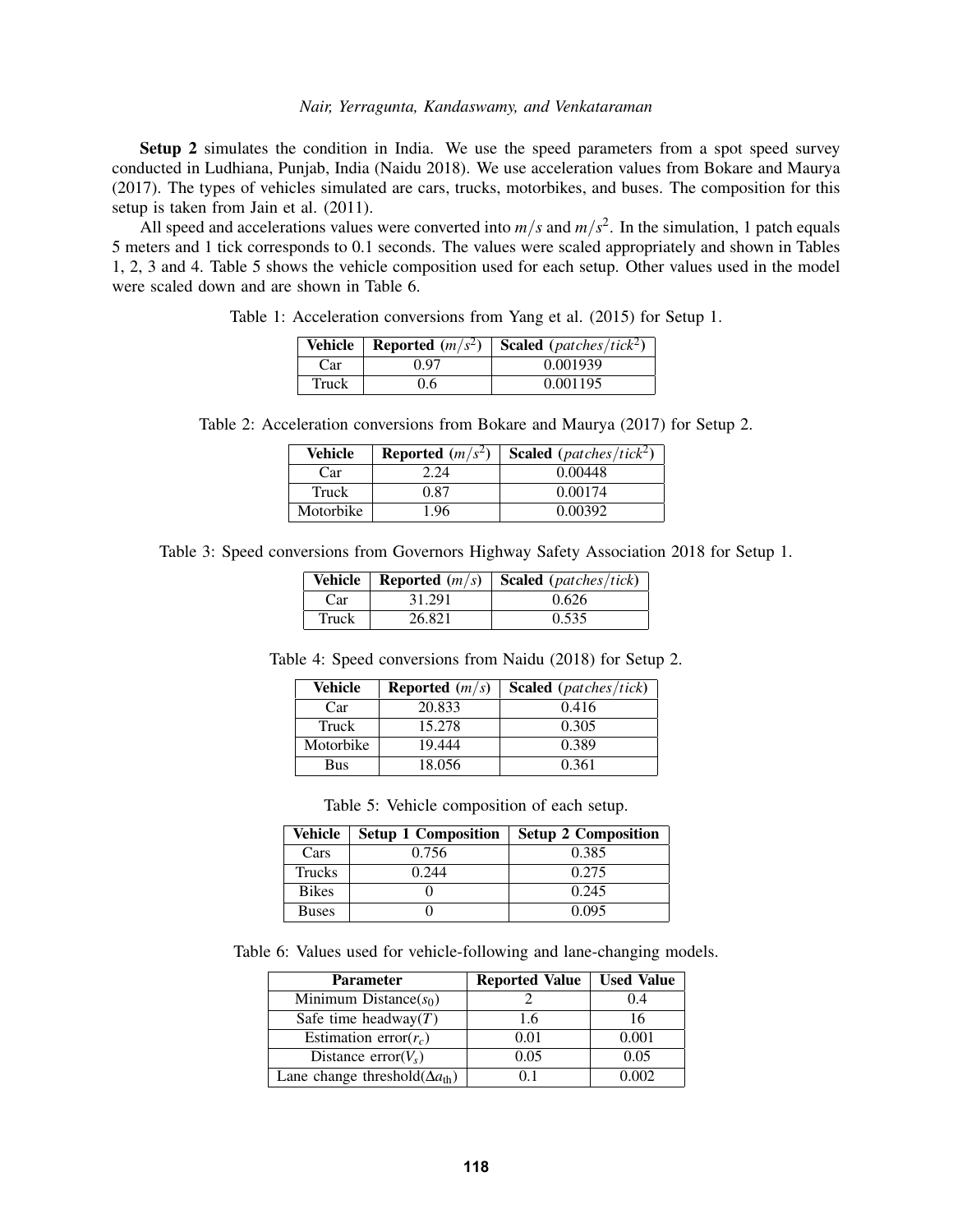Each setup was run for 10 iterations. Each iteration was run until 10,000 vehicles entered the vision of the camera(*view*).

### 4.1.1 Results

We recorded the number of lane-changes, the average politeness of all vehicles, and the average number of vehicles in the view(Average Vehicle Count) until 10,000 vehicles spawned. Results of Setup 1 and Setup 2 are shown in Table [7](#page-8-0) along with Setup 3 which we discuss in Experiment 2. Likewise, Figure [3](#page-8-1) shows the visual representation of the number of lane changes for all three conditions.

The results are consistent with our hypothesis. Setup 2, the Indian Highway condition, has significantly more number of lane-changes than Setup 1. However, Setup 2 has higher average politeness when compared to Setup 1. We explain the reasons for this latter in the discussion section. The lower preferred speeds in setup 2 explains the lower average Vehicle Count. Obviously, vehicles with low speeds will take more time to cover the distance and require less gap from the preceding vehicle. The results of the two setups were compared using a independent samples single tailed t-test. There was a significant difference in the number of lane changes for Setup 1 (M=134.40, SD=13.3267) and Setup 2 (M=1,178.70, SD=68.2447); t(9)=-47.49,  $p < 0.00001$ .

#### 4.2 Experiment 2

Some newer expressways in developing countries have regulations that restrict slower vehicles. For instance, Ahmedabad-Vadodara Expressway in India doesn't allow two-wheelers on the expressway. This rule is yet to be seen on National Highways in India. This served as motivation for another setup which would restrict vehicle types but with the same speed and acceleration parameters as Setup 2. Moreover, we wanted to test the contribution of difference in preferred-speed alone towards increasing lane changes.

Setup 3 simulates a hypothetical highway in India without motorcycles and buses. The composition used was that of Setup 1 (USA), while the vehicular characteristics such as speed, acceleration, deceleration were same as Setup 2 (India).

# 4.2.1 Results

The results for Setup 3 are shown in Table [7.](#page-8-0) Surprisingly, Setup 3 had a much lower number of lanechanges when compared to Setup 2. But Setup 3 consistently had more lane-changes than Setup 1. As

| Setup   | <b>Lane Changes</b> | <b>Average Politeness</b> | <b>Average Vehicle Count</b> |
|---------|---------------------|---------------------------|------------------------------|
| Setup 1 | 134.4               | 0.474445                  | 26.9003                      |
| Setup 2 | 1.178.7             | 0.5962999                 | 46.2065                      |
| Setup 3 | 189.6               | 0.639154                  | 31.5168                      |

<span id="page-8-0"></span>Table 7: Results for all the setups.



<span id="page-8-1"></span>Figure 3: Lane changes in the three Setups.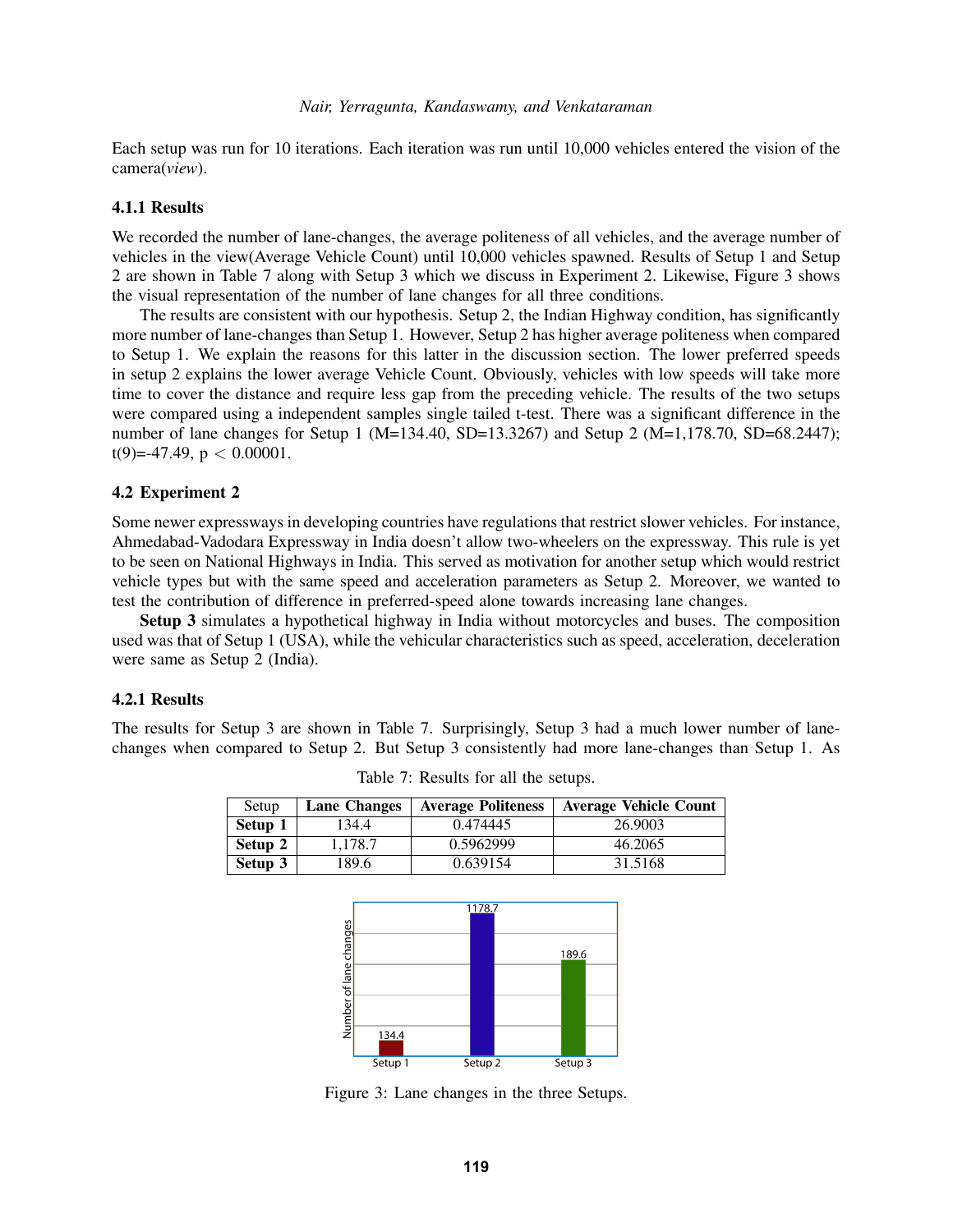we suspected, this could be because of the difference in preferred speeds. Setup 1 had a lower difference between the preferred speeds of cars and trucks when compared to Setup 3. Speed variance causing more vehicular interaction was first discussed by [Solomon \(1974\).](#page-11-8) The results of the three setups were compared using a one-way between subjects ANOVA test. There was a significant difference in the number of lane changes for Setup 1 (M=134.40, SD=13.3267), Setup 2 (M=1,178.70, SD=68.2447) and Setup 3(M=189.60, SD=18.2708); f-ratio=2004.2773, p < 0.00001.

# 5 DISCUSSION AND FUTURE WORK

Results of Experiment-1 reveal that the increased heterogeneity (more types of vehicles) significantly contributes to increasing the number of lane changes on highways. Experiment-2 shows that the difference (or range) in preferred-speed between the fastest and the slowest vehicle on the highway is another factor that increases the number of lane changes. Even when the heterogeneity was decreased for setup 3, the number of lane changes were still higher than that of Setup 1. Also, we anticipated that frustration would be higher for Setup 2, with high heterogeneity. But, Setup 2 has more vehicles with lower preferred speed. Slower vehicles reach their preferred speed easily and this leads to higher average politeness. For instance, Setup 3 results show that politeness increases when the average preferred-speed is reduced. In the future, we plan to investigate more about the nature of this relationship.

Most of our model parameters are either from real world data or from prior peer-reviewed studies. While realistic parameters increase the overall accuracy, this affected the number of accidents. We noticed insignificant number of accidents for several experimental runs. We argue that this only validates our model and the drastic variation in the number of lane changes because of heterogeneity is interesting in its own right. To keep the simulation tractable, we use speed limits from the United States and assume it to be indicative of average speed of vehicles in the highway, but we use spot speed survey for simulating vehicles of India. This was because we found it difficult to obtain spot speed survey similar to [Naidu](#page-10-20) [\(2018\).](#page-10-20) Moreover, we found similar studies [\(Ghods et al. 2012\)](#page-10-5) that used speed limits for their simulations. In addition, India has a poor record of speed limit compliance in comparison to western nations [\(Bains](#page-10-23) [et al. 2013;](#page-10-23) [Parker 1997\)](#page-10-24). Accordingly, we decided to use spot speed surveys done by Indian Universities [\(Naidu 2018\)](#page-10-20). Another simplification, is using MOBIL which does not simulate lane-change execution or trajectory. The transition between lanes are instantaneous, similar to many microscopic simulations using MOBIL [\(Schindler 2013;](#page-10-11) [Kesting et al. 2007\)](#page-10-12).

We believe Indian highways can be made safer by enacting dedicated lanes for vehicle-class wise traffic similar to some European countries [\(Basu and Vasudevan 2013\)](#page-10-25). The class of the vehicle can be determined based on its speed characteristics. While some of our other policy proposals are in its nascent stage to present in detail, we note that there are many more that can be explored. In the future, we plan to expand our simulation to test new road-sharing policies and their impact on highway safety.

# 6 CONCLUSION

In this paper, we present the results of agent-based simulations, comparing highway traffic in developed nations and developing nations. We took United States and India as representative of developed and developing nations respectively. International Energy Agency (IEA) predicts that the passenger car ownership in India will grow significantly over the next two decades. As a result, this could lead to a potentially hazardous situation where the highways need to be shared between vehicles capable of very high speeds and low-speed vehicles, which are commonplace in India. Our results show how this could lead to an increase in the number of lane changes and thereby, indirectly contribute to an increase in the number of accidents. While there could be other factors, our analysis indicates that heterogeneity and range of preferred speeds as important factors that contributes to the increase in the number of lane changes. The study was done with the motive of improving safety of the Indian highway systems, but we notice that it broadly applies to highways on other nations, both developing and developed.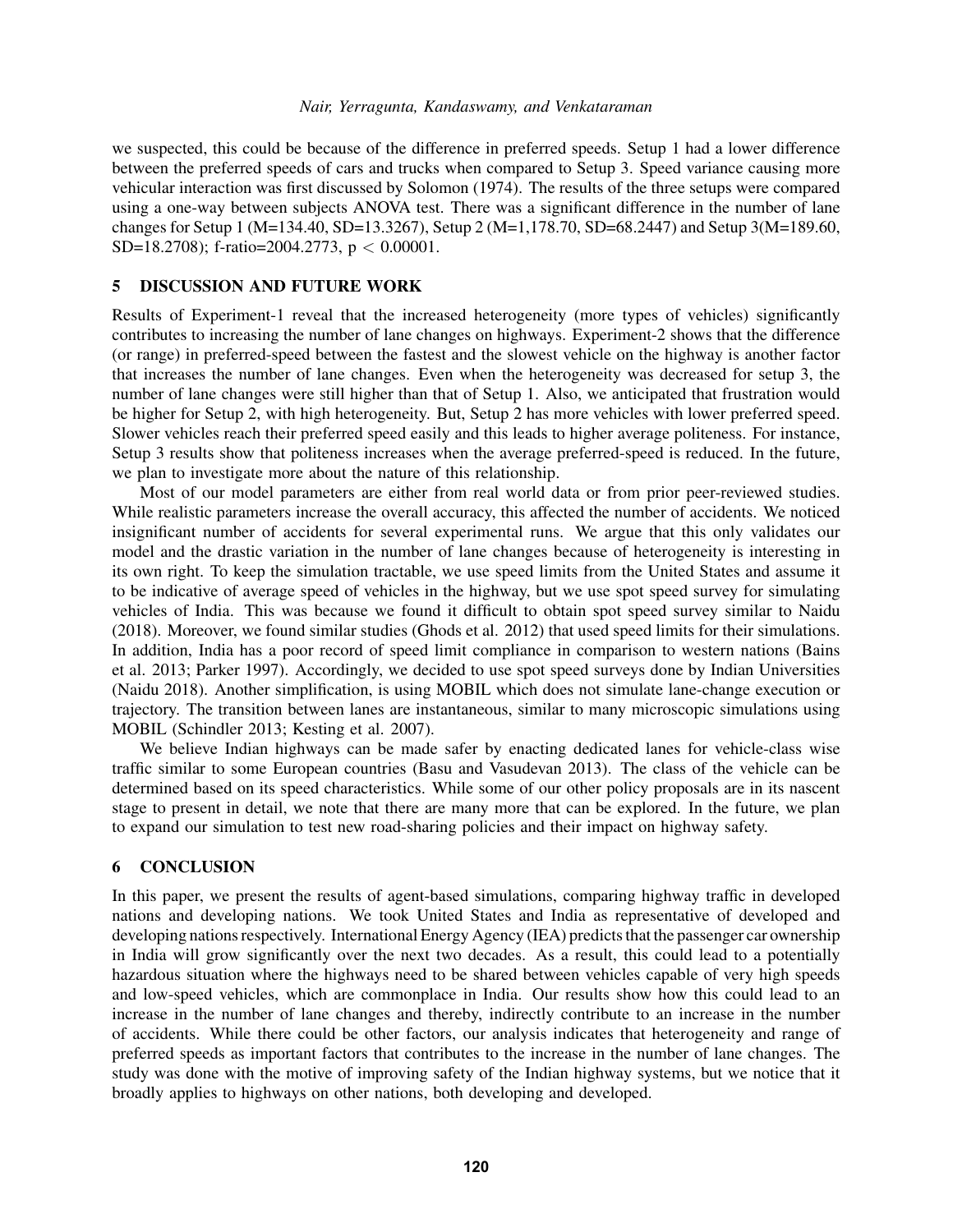#### **REFERENCES**

- <span id="page-10-7"></span>Asaithambi, G., V. Kanagaraj, K. Srinivasan, and R. Sivanandan. 2018. "Study of Traffic Flow Characteristics Using Different Vehicle-following Models Under Mixed Traffic Conditions". *Transportation Letters* 10(2):92–103.
- <span id="page-10-10"></span>Axhausen, K. W., A. Horni, and K. Nagel. 2016. *The Multi-Agent Transport Simulation MATSim*. London, United Kingdom: Ubiquity Press.
- <span id="page-10-23"></span>Bains, M., A. Bhardwaj, S. Arkatkar, and V. Senathipathi. 2013. "Effect of Speed Limit Compliance on Roadway Capacity of Indian Expressways". *Procedia - Social and Behavioral Sciences* 104:458–467.
- <span id="page-10-25"></span>Basu, S., and V. Vasudevan. 2013. "Effect of Bicycle Friendly Roadway Infrastructure on Bicycling Activities in Urban India". *Procedia - Social and Behavioral Sciences* 104:1139–1148.
- <span id="page-10-21"></span>Bokare, P., and A. Maurya. 2017. "Acceleration-Deceleration Behaviour of Various Vehicle Types". *Transportation Research Procedia* 25:4737–4753.
- <span id="page-10-1"></span>Finch, D. J. 1994. "Speed, Speed Limits and Accidents". Project Report 58, Transport Research Laboratory, Crowthorne, England.
- <span id="page-10-4"></span>Garber, N., J. Miller, B. Yuan, and X. Sun. 2003. "Safety Effects of Differential Speed Limits on Rural Interstate Highways". *Journal of the Transportation Research Board* 1830:56–62.
- <span id="page-10-5"></span>Ghods, A., F. Saccomanno, and G. Guido. 2012. "Effect of Car/Truck Differential Speed Limits on Two-lane Highways Safety Operation Using Microscopic Simulation". *Procedia - Social and Behavioral Sciences* 53:834–841.
- <span id="page-10-14"></span>Gordon, D. A., and T. M. Mast. 1970. "Drivers' Judgments in Overtaking and Passing". *Human Factors: The Journal of Human Factors and Ergonomics Society* 12(3):341–346.
- <span id="page-10-17"></span>Governors Highway Safety Association 2018. "Speeding and Aggressive Driving". [https://www.ghsa.org/state-laws/issues/](https://www.ghsa.org/state-laws/issues/speeding%20and%20aggressive%20driving) [speeding%20and%20aggressive%20driving,](https://www.ghsa.org/state-laws/issues/speeding%20and%20aggressive%20driving) accessed 17<sup>th</sup> March 2020.
- <span id="page-10-18"></span>Hallenbeck, M. E., M. Rice, B. Smith, C. Cornell-Martinez, and J. Wilkinson. 1997. "Vehicle Volume Distributions by Classification". Technical Report No. FHWA–PL–97–025, Washington State Transportation Center, Seattle, Washington.
- <span id="page-10-15"></span>Hunter, J. S. 1986. "The Exponentially Weighted Moving Average". *Journal of Quality Technology* 18(4):203–210.
- <span id="page-10-22"></span>Jain, S. S., P. K. Singh, and M. Parida. 2011. "Road Safety Audit for Four-lane National Highways". In *Proceedings of 3rd International Conference on Road Safety and Simulation*. September 14<sup>th</sup>-16<sup>th</sup>, Indianapolis Indiana, United States.
- <span id="page-10-12"></span>Kesting, A., M. Treiber, and D. Helbing. 2007. "General Lane-Changing Model MOBIL for Car-Following Models". *Transportation Research Record* 1999:86–94.
- <span id="page-10-3"></span>Kumar, P. Y. 2018. "Highways to Hell: The Saga of Unsafe Indian Roads". [https://www.teriin.org/blog/](https://www.teriin.org/blog/highways-hell-saga-unsafe-indian-roads) [highways-hell-saga-unsafe-indian-roads,](https://www.teriin.org/blog/highways-hell-saga-unsafe-indian-roads) accessed 17<sup>th</sup> March 2020.
- <span id="page-10-9"></span>Lansdowne, A. 2006. *Traffic Simulation using Agent-Based Modelling*. BSc. Dissertation, University of the West of England, Bristol, England.
- <span id="page-10-16"></span>Lee, S. E., E. Llaneras, S. Klauer, and J. Sudweeks. 2007. "Analyses of Rear-End Crashes and Near-Crashes in the 100-Car Naturalistic Driving Study to Support Rear-Signaling Countermeasure Development". Technical Report DOT HS 810 846, Department of Transportation Highway Safety, National Highway Traffic Safety Administration, Washington, DC.
- <span id="page-10-0"></span>Michigan Legislature. 2006. "Public Michigan Vehicle code: Speed Restrictions". [http://www.legislature.mi.gov/](http://www.legislature.mi.gov/(S(s241gx553frlpfjo2guswzuf))/mileg.aspx?page=getObject&objectName=mcl-300-1949-VI-SPEED-RESTRICTIONS) [\(S\(s241gx553frlpfjo2guswzuf\)\)/mileg.aspx?page=getObject&objectName=mcl-300-1949-VI-SPEED-RESTRICTIONS,](http://www.legislature.mi.gov/(S(s241gx553frlpfjo2guswzuf))/mileg.aspx?page=getObject&objectName=mcl-300-1949-VI-SPEED-RESTRICTIONS) accessed 17<sup>th</sup> March 2020.
- <span id="page-10-20"></span>Naidu, B. 2018. "Spot Speed Survey and Analysis – A Case Study on Jalandhar-Ludhiana Road, NationalHighway-1, India". *International Journal of Engineering and Technology* 10:218–230.
- <span id="page-10-8"></span>Nguyen, S., M. Cojocaru, and E. Thommes. 2014. "Personal Efficiency in Highway Driving: An Agent-Based Model of Driving Behaviour From a System Design Viewpoint". In *Proceedings of 27th Canadian Conference on Electrical and Computer Engineering*. May 4<sup>th</sup>-7<sup>th</sup>, Toronto, Ontario, Canada, 1-6.
- <span id="page-10-24"></span>Parker, M. R. 1997. "Effects of Raising and Lowering Speed Limits on Selected Roadway Sections". Technical report, US Department of Transportation, Federal Highway Administration, Washington, DC.
- <span id="page-10-19"></span>Poushter, J 2010. "Car, Bike or Motorcycle? Depends on Where You Live". [https://www.pewresearch.org/fact-tank/2015/04/](https://www.pewresearch.org/fact-tank/2015/04/16/car-bike-or-motorcycle-depends-on-where-you-live) [16/car-bike-or-motorcycle-depends-on-where-you-live,](https://www.pewresearch.org/fact-tank/2015/04/16/car-bike-or-motorcycle-depends-on-where-you-live) accessed 17th March 2020.
- <span id="page-10-2"></span>Quimby, A., G. Maycock, C. Palmer, and S. Buttress. 1999. "The Factors that Influence a Driver's Choice of Speed – A Questionnaire Study". TRL Report 325, Transport Research Laboratory, Crowthorne, England.
- <span id="page-10-6"></span>Raju, N., S. Arkatkar, and G. Joshi. 2019. "Evaluating Performance of Selected Vehicle Following Models Using Trajectory Data Under Mixed Traffic Conditions". *Journal of Intelligent Transportation Systems*. 1-18.
- <span id="page-10-11"></span>Schindler, J. 2013. "Autonomous Traffic-jam Clearance Using a Frugal Adaptive Cruise Control Strategy". In *Conference on Agent-Based Modeling in Transportation Planning and Operations*. September 30th - October 2nd, Blacksburg, Virginia.
- <span id="page-10-13"></span>Schmidt, F., and J. Tiffin. 1969. "Distortion of Drivers' Estimates of Automobile Speed as a Function of Speed Adaptation". *Journal of Applied Psychology* 53(6):536–539.